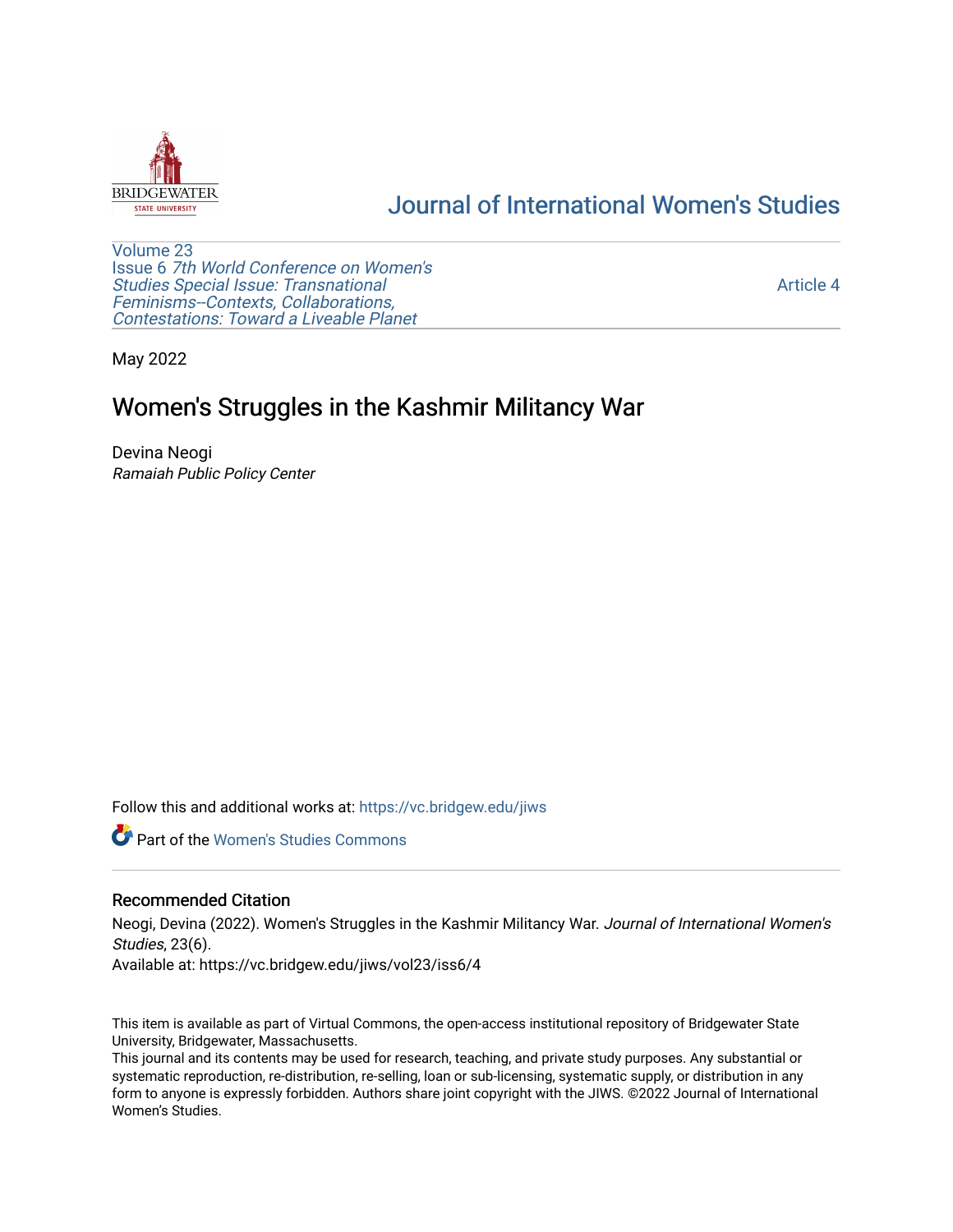## **Women's Struggles in the Kashmir Militancy War**

By Devina Neogi<sup>1</sup>

#### **Abstract**

Kashmir is located in the northern part of India in the state of Jammu and Kashmir. Kashmir has been a hotbed of violence since India's independence. For the past 51 years, there has been an intense conflict between the locals of Kashmir and India's Military Force, which has directly or indirectly affected the lives of millions of people. One of the most affected communities is the women in Kashmir. History provides us with the scare chronicle of gendered experiences in political violence. Women's experiences bring to light the heterogeneity of the experiences of subgroups caught in a conflict situation. Over time, the women of Kashmir have fought a long battle against the military. Further, the women of Kashmir have been hit by physical violence by both security and the military forces. This research paper tries to understand the struggle of women during the military war in the state of Kashmir. In this research paper, a critical analysis of reported incidents and cases has been studied to understand the struggle of women in the Kashmir valley. This paper examines the accounts of violence among women in Kashmir through the same lens by reviewing relevant literature. The research paper aims to propose policy interventions through findings from secondary literature.

*Keywords:* Women, Atrocities, Marginalization, Militancy, Kashmir

#### **Introduction**

Kashmir has been one of the most disputed states of the Indian Union. The constant clash between the militants, the locals of Kashmir and the Indian army has led Kashmir into a hotbed of violence (Romshoo et al., 2020). Kashmir in the late eighties and early nineties saw a turning point in contemporary political history of the Kashmir Valley. The homes and streets of Kashmir were resounding and resonating with popular calls for freedom from India. Lives in Kashmir were changing every other day, meanderings to the heightened sense of injustice through history and ages to the Kashmiris' people. This led to massive popular protests against the armed forces of Indian rule, which started in the late 1980s. The Kashmiri masses were riding high on the storm for *Azaadi* (Freedom) (Anjum, 2011).

But the women population were pushed by the circumstances to engage either as activists or protesters or else become victims. Women in Kashmir often describe their position as not more than a victim (Zahar & Muzamil, 2020). In the militant war, men combatted the armed forces of India and women were left back in their homes. When the men lose their lives in the war, the women have to face the burden of a fatherless or a brotherless family. They had to bore the brunt of violence and tortures of the military forces (Biswas, 2020). Even the women who tried to go against the armed forces had to serve multiple years in jail for the overt support of the independence movement and were constantly harassed by the security apparatus because of their

<sup>&</sup>lt;sup>1</sup> Ms. Devina Neogi has completed her Master's in Public Policy (2019) from Mount Carmel College, Autonomous, Bengaluru, India. The broader area of her study is Women's Safety and Rights in the disputed area. Currently, she is working as a Research Associate at the Ramaiah Public Policy Center. She has presented papers at various National and International conferences. She has presented this paper at the 7th World Conference on Women's Studies (WCWS-2021). Email: [dneogi27@gmail.com,](mailto:dneogi27@gmail.com) [devina.neogi@rppc.ac.in](mailto:devina.neogi@rppc.ac.in)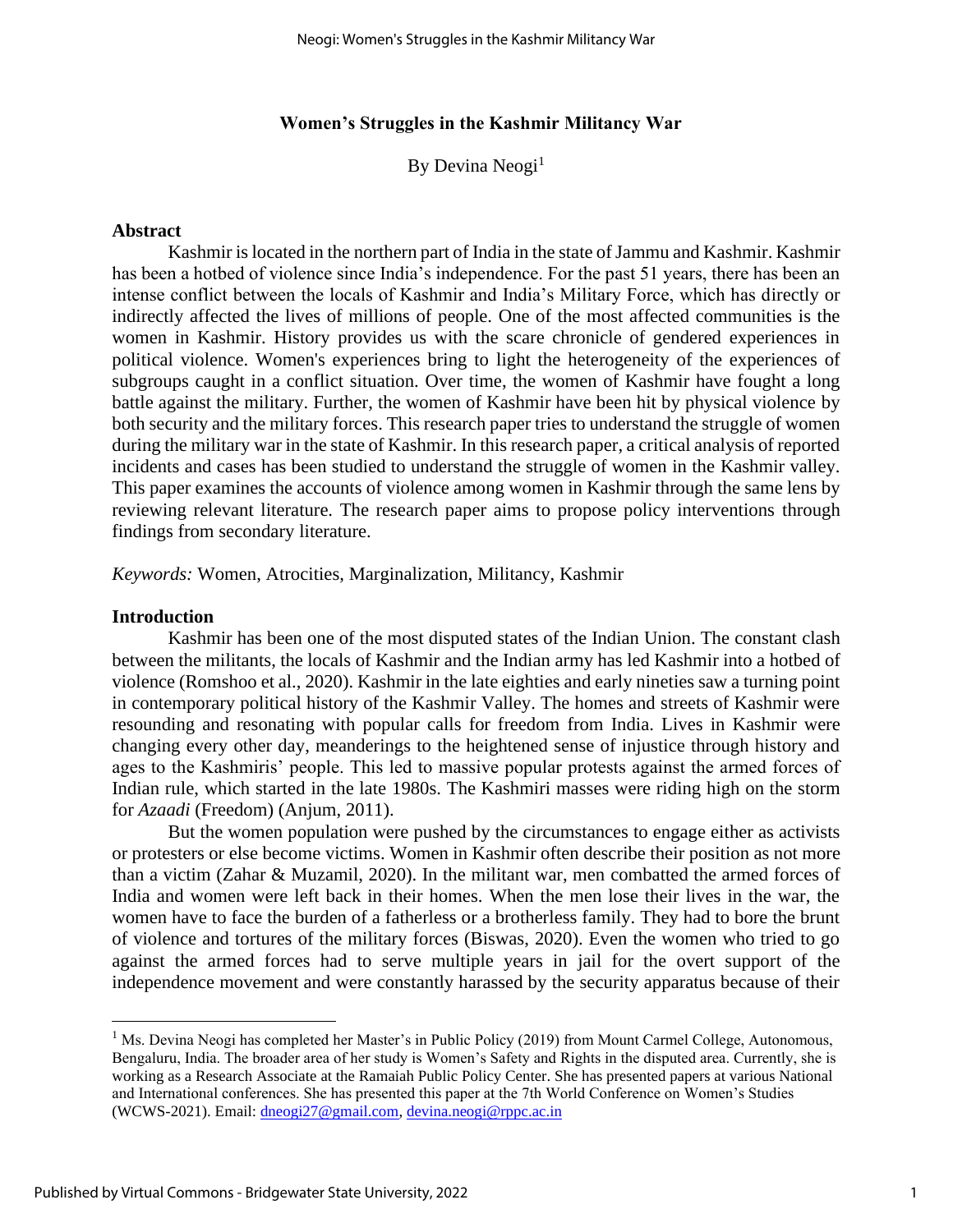political involvement (Krushnanjana, 2018). Women gave up their possible comfortable lives for tribulations. In a conflict, the interplay of dissent and oppression often brings out human rights violations. In recent times they have been seen wearing shrouds and chanting the slogans of 'azaadi' against the Indian military forces but there again were killed or injured in the shoot-out by the armed forces (Ray, 2009).

## **Rationale**

The rationale of my study is that women's struggle in the Kashmir Militancy War has not been explored extensively by scholars and academicians. Women in Kashmir are the worst hit by the militants. The conflict in Kashmir has created havoc in the lives of the people, and the women have suffered the most, from physically auscultation to being raped, from losing their family members to being tortured in jails (Haidar, 2019). The conflict had greater dimension and it was difficult to have a holistic idea about the problems that women faced because the area of research was a sensitive one. And over the years, their problems have multiplied. It has been more than twenty years of conflict, and it has left the women of Kashmir psychologically, economically, physically, and socially tormented. Many militants have been involved in the physical exploitation of women; however, many cases have not come under the light as all these cases were politically and socially sensitive (Ali, 2021). Since the outset of the militant war, women have always felt insecure. They have been raped, molested, murdered, and abused sexually. For the past two decades, the women of Kashmir have undergone tremendous shocks by the militants (Batul, 2020). Their sons have been killed or abducted by military personnel; their husbands killed or disappeared; thus, they are regarded as widows. The women whose husbands go missing are termed "half widows", as they had no knowledge whether their husband was alive or dead. Years have passed, but they are still facing the brunt of violence (B. A. Dar, 2016).

## **Literature Review**

In Kashmir, the military conflict has turned violent over the last few decades. Local Kashmiris' daily lives are being harmed as a result of the insurgency and intense militarization. Despite the obvious physical crimes, such as multiple rape cases against the Indian armed forces and the killings of militants and civilians, there are numerous explicit consequences of conflicts that involve the mental trauma of living in a conflict zone (United Nation Human Rights, 2011). In response to Kashmir's long-standing demands for self-determination, India has deployed 700,000 Indian armed forces personnel to crush their desire for freedom (Ashraf, 2016). During this time, the armed forces have committed numerous war crimes in Kashmir, including extrajudicial custodial killings, enforced disappearances, mass graves, and sexual violence.

Women in Kashmir have been on the receiving end and the tragedy of women in Kashmir dates to the 1989 insurgency (Batool, 2017) (Ganguly, 1996). Kashmiri women are projected as victims while coping with their personal struggles both at private and public levels. Women experience multifaceted responses to the military conflict, and their roles should be brought into focus as part of the core of the Kashmir militancy war (Wani, 2020). Furthermore, the armed forces have used rapes against Kashmiri women, and the figures are alarming. Even though these cases have been documented by international investigative organizations such as Human Rights Watch and Physicians for Human Rights, most of such cases continue to go unreported (Bhartiya Stree Shakti, 2017). The United Nations condemned violence against women in Kashmir in 2002, highlighting how rape and humiliation of women are used as an "instrument of war." Women and children continue to be the most vulnerable during times of conflict, as they are made to suffer a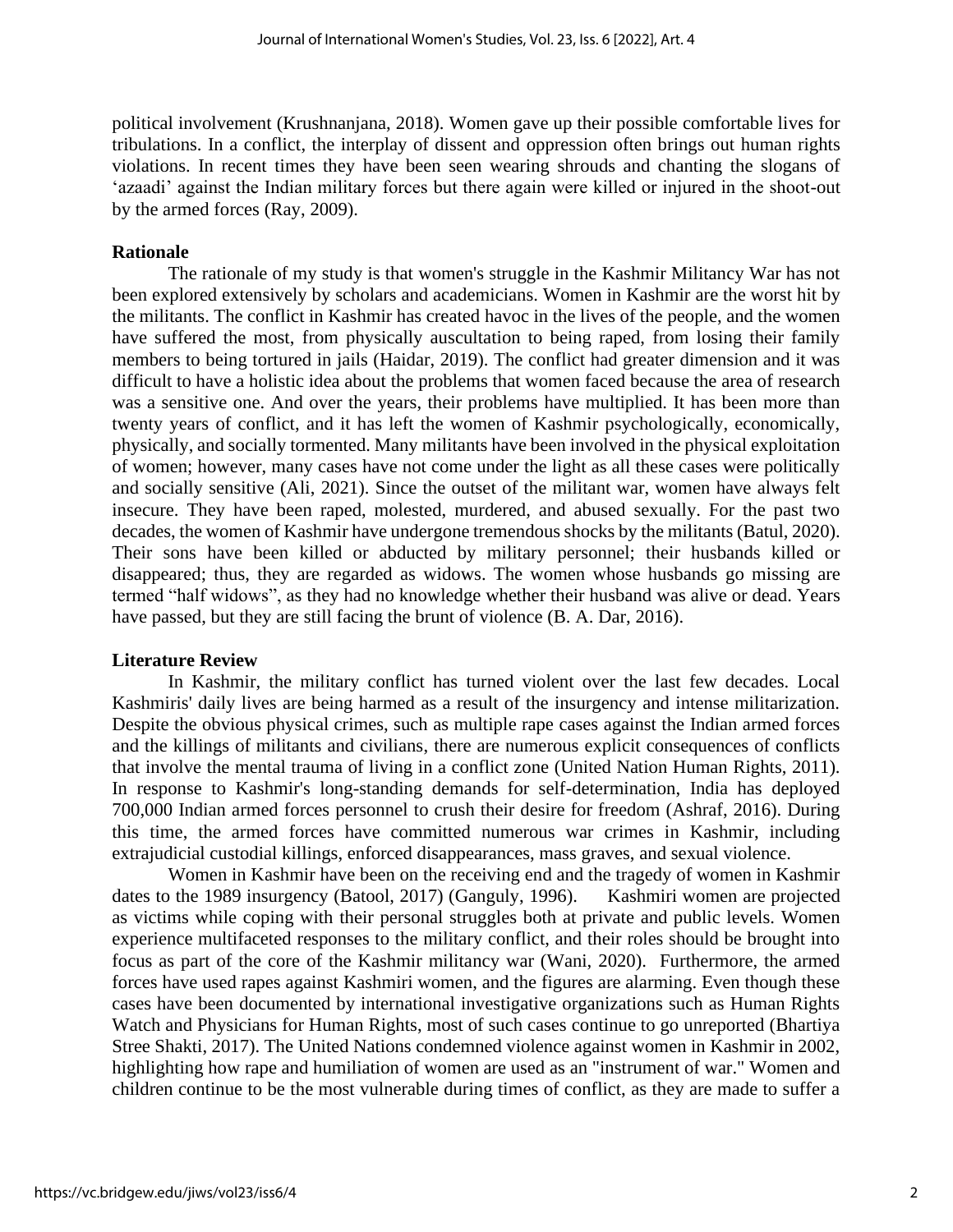disproportionate burden (Leandro, 2013).

During a crisis situation, cases were reported where pregnant and unwell women were unable to reach or have access to hospitals due to the state-imposed curfews. The military occupation has taken its toll on women in every way, whether it is affecting their right to basic amenities or their larger freedom to live a life with dignity, free of fear of being arrested and fear of violence (Bhartiya Stree Shakti, 2017). Women have battled the socio-economic and health consequences of the conflict by losing breadwinners to a bullet or to the oblivion of a disappearance (Pandith & Chitra, 2019).

Women, on the other hand, have learned to deal with the issue over time. The scope of the Kashmir conflict and its ramifications have inadvertently fueled the growth of resistance groups and fighters. For example, the Women's Self Defense Corps is a non-profit organization that promotes self-defense and registers women for training (Whitehead, 2017). They also advocate for increased civil liberties and rights for Kashmiri women by revisiting long-standing social and cultural issues such as poverty and cultural hegemony. The invasion of women in these spaces means that more voices of women are being included, not as mothers, daughters, and sisters as they have been for years, but as independent individuals equally or more affected by occupation within an agency of their own, speaking for themselves, women standing for women creating endless solidarity, a forceful shouting of narratives and resisting in multiple roles, keeping the resistance movement's backbone intact (Batool, 2017). In addition, women have been seen on the roads more frequently in recent years, expressing themselves and shouting *azaadi* slogans (freedom). WOMEN FOR PEACE and other initiatives have worked tirelessly in addressing and bringing women's rights issues to the forefront (Sewak, 2004).

# **Objectives of the Study**

- To systematically review the manifestation and prevalence of violence against women in Kashmir.
- To study the role of the state in perpetrating the violence.
- To study women rights violations in the conflict zone.
- To provide policy recommendations to address the issues of violence against women in conflict zone.

# **Method**

The latest articles on women's struggle in the Kashmir militant war date till 2021. A thorough Scopus and Google Scholar search was conducted using the search string: [TITLE/ABSTRACT] OR "Women" "Struggle" OR "[TITLE/ABSTRACT] OR "Women" "Kashmir" "Conflict" "Victim" OR [TITLE/ABSTRACT/KEYWORD]. This is a Boolean Search (Beal, 2020). A total of 36,000 articles were available on women's struggle in the Indian context and 1,200 research papers were available in the Kashmir context. The articles were downloaded and stored in the reference management software, Zotero. The discussion below was formed after reviewing the 1,200 research papers/articles along with relevant newspaper articles.

# **Discussion**

# *Half widows of Kashmir*

The military conflict of Jammu and Kashmir has resulted in the forcible disappearance of thousands of married men, leaving their wives with a new fractured identity as 'half widows'. A half widow is a term used for the women of Kashmir whose husbands have disappeared and are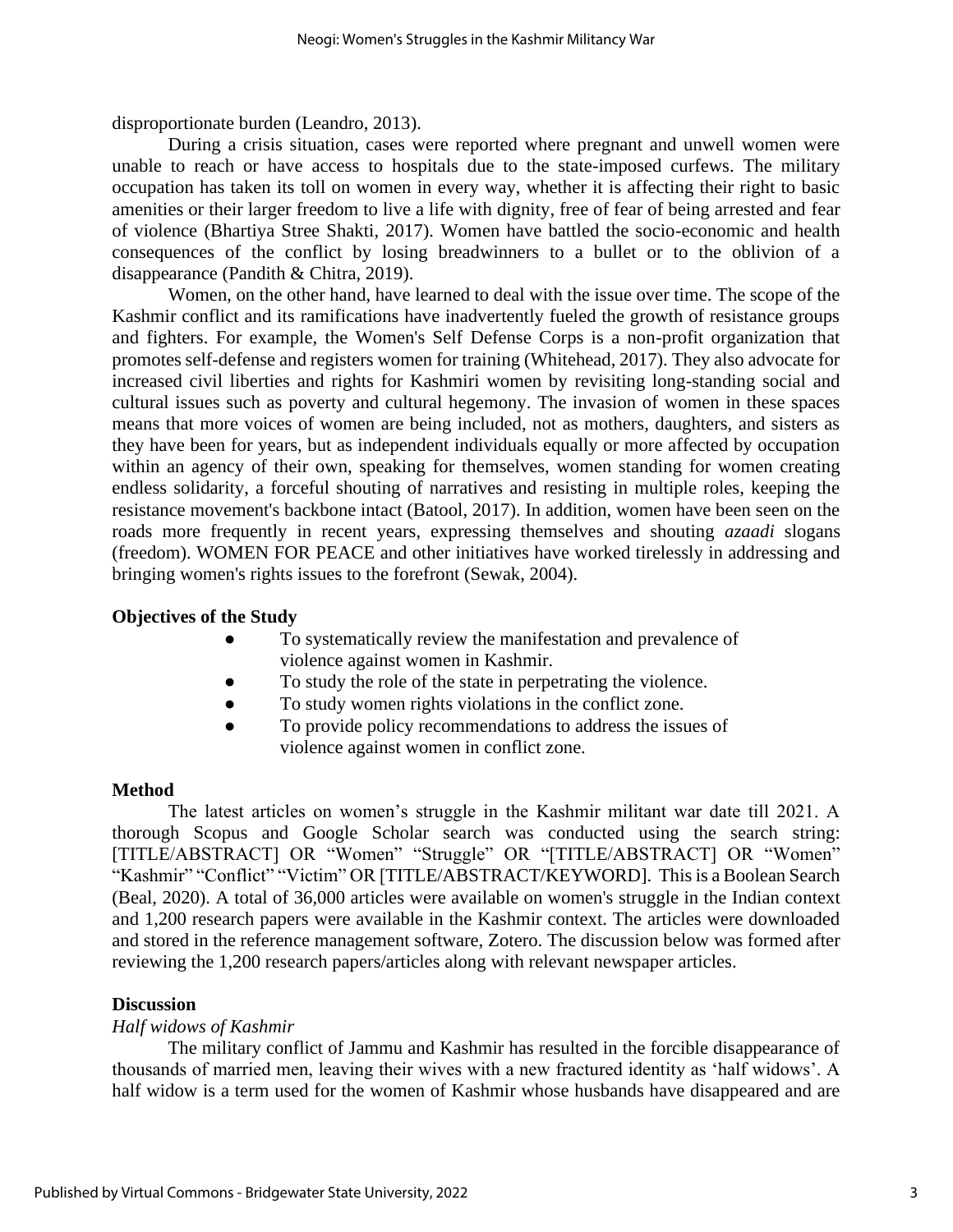still missing under the ongoing Kashmir militant war (Qutab, 2012). People say that the men who were someone's husbands were either abducted by unknown forces or killed in combat when they came face to face with the Indian troops in their hideouts. Women are still unaware of their husbands' whereabouts, whether they are alive or dead, whether they should be called a widow or half widows (Mushtaq, 2007). Since 1989, there has been upheaval by armed rebellions. Almost 70,000 people, mostly civilians, have been killed in the disputed territory (Fareed, 2017). And the conflict has resulted in unsolved untold miseries and misfortunes of women whose husbands have disappeared (Umar, 2013). Aside from the uncertainty about the existence of loved ones, they do not receive official recognition of their status because there is no proof of their husbands' death. Under these conditions, women are under intense pressure to take over the role of breadwinner for their families. Throughout the process, the struggle between new rules and responsibilities on one hand and their vulnerabilities and deficiencies on the other is evident (Zahar & Muzamil, 2014).

Psychologically and emotionally, these women are living two lives: one in which they are propelled to believe that their husbands will return home one day, and another in which they must accept the possibility that their husbands may never return during the conflict (Noor, 2020). Initially, it was assumed that these war widows displayed symptoms of post-traumatic stress disorder (PTSD) (Housen et al., 2019). However, this diagnosis has recently been debunked and replaced by the term "ambiguous loss", which identifies the sources of stress as external, outside, ongoing pressure. Amid their suffering over the ambiguous loss, women endure the agony of searching—often in vain—for four years (Hamid et al., 2021).

Cultures forbid them from remarrying without labeling the relationship as adulterous. Although Islamic law encourages remarriage, there was no agreement among various sects on the issue of remarriage of half widows (Mushtaq, 2007). In 2013, Islamic scholars ruled that widows can remarry after four years from the date of disappearance. However, few half-widows remarry (Staff Reporter, 2013). Some are concerned about the social stigma, while others are concerned about the fate of their children. The issue of remarriage is fraught with guilt, as many half-widows feel guilty about moving on with their lives. Women also fear being excluded from their social network because society is unwilling to accept their choice of remarriage (Bashir, 2011).

Moreover, half-widows suffer as non-widows because they cannot prove their husband's death. They are unable to access their husband's property, bank account, and insurance because they failed to provide the death certificate (Bhattacharya, 2015). They frequently face barriers to benefit, such as life insurance and government assistance programs. According to Muslim Law, a person cannot be declared dead until seven years from the time of disappearance (Uddin, 2021).

Till date, the officials are yet to figure out the exact figures on the half widows of Kashmir but a report responding to gender violence in Kashmir by human rights group in the region of Jammu and Kashmir Coalition of Civil Societies (JKCCS) estimated the number of half widow is around 1500 (Crew, 2016). Another report prepared after a survey in Kashmir's Baramullah district have found out that 2700 unnamed, mass graves have been identified in 2009. Therefore, at times the women assume that their husband must be buried in the mass graves, but they are yet to identify the grave (Peer, 2017).

## **Armed Forces Special Power Act (AFSPA) in Kashmir**

The Armed Forces Special Powers Act (AFSPA) is legislation passed by the Government of India in the "disturbed area" of India's Northeast region since 1958, and in Jammu and Kashmir since the 1990s (Amnesty International, 2005). It has been in effect without a break for the past three decades. The Armed Forces Special Powers Act of 1958 is an Indian act that grants the Indian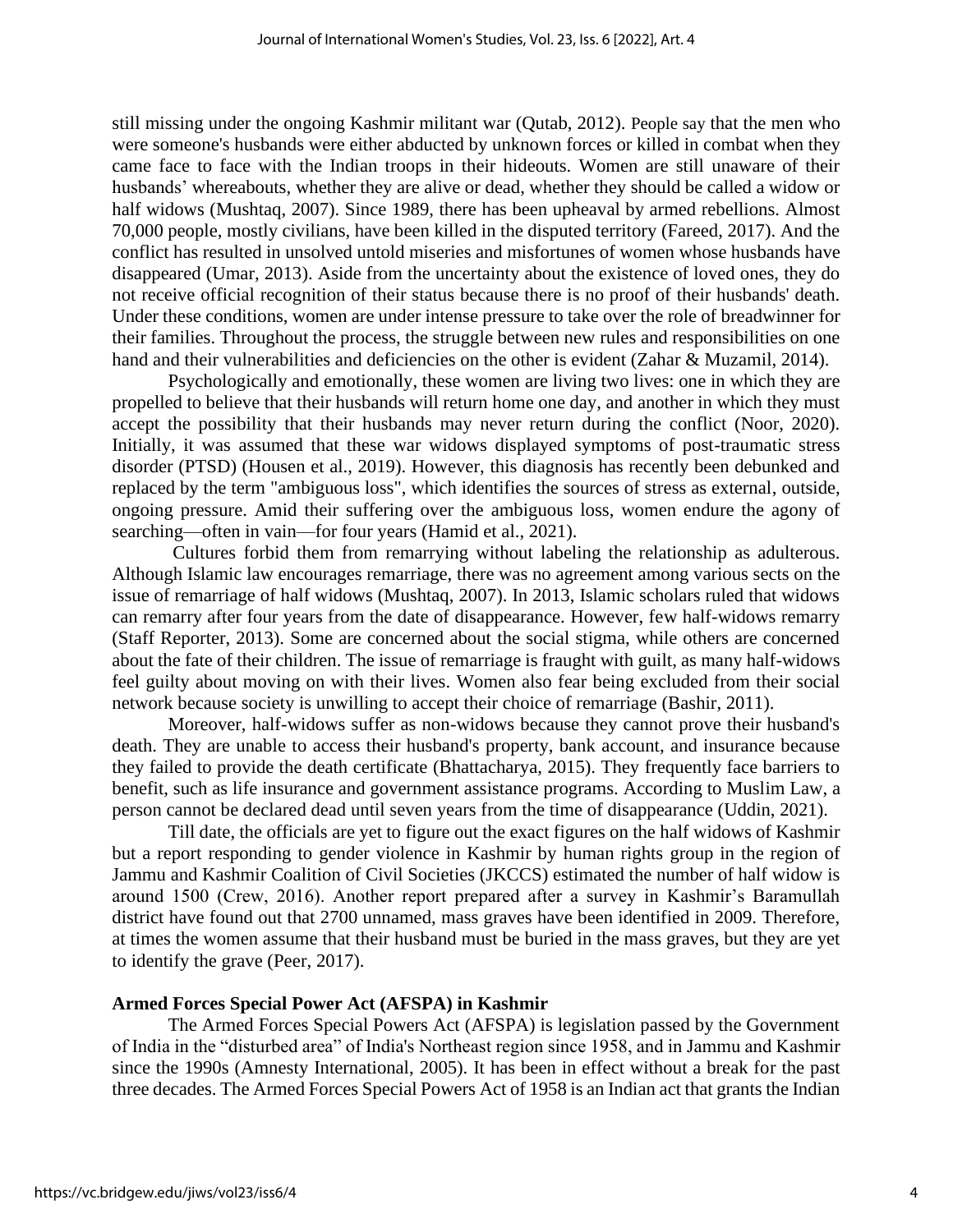armed forces special powers to maintain public order in a disturbed area. Several sections have criticized the act for an alleged concern over violations of human rights in the enforced area. AFSPA has become a permanent feature, though originally intended for a limited period (Wani & Desai, 2018). It bypasses the constitutional safeguards which are granted to its citizen, is the main concern with that act. Section 4 of the Act allows military officers to arrest any person who is reasonably suspected of committing a recognizable crime. Section 6 gives immunity to the armed forces exercising their duty by the act of prosecution or legal proceedings (Khosla, 2019). A military officer on site has the authority to make subjective evaluations which could lead to loss of life to potential innocents. AFSPA is regarded as a "draconian act" (Jaiswal, 2021). Civilians have been shot by security forces as a result of the act. Even the army has admitted that the excess power to shoot has resulted in errors, referring to this as an "error of judgment". Many cases have come to light in which the law's enabling provisions were abused to cover up crimes against women (Fareed, 2017).

## *Brute Forces of AFSPA against Women*

The cases of sexual violence in the valley of Kashmir depict a clear picture of intimation and threat that the government, police, and military health deployed so the cases do not reach the trial stage. It was in the year 1991 when the army disturbed their lives, dignity, and privacy. They use the potent tool of repression in political conflict- rape, humiliation, and sexual torture. The use of sexual violence in war is neither a question of sex or lust or incident (Pervez, 2015). When a large number of soldiers lay a seize in the village, separate the woman from the men, and sexually assault them, it is indicative of brute military practices. Women have suffered as a result of the draconian act in the conflict-torn Kashmir Valley. Soldiers raped around 30 women in Kunan-Poshpora twin villages in Kashmir's Kupwara district on February 23, 1991. There have been several other incidents in which women in Kashmir have been humiliated as a result of the political conflict, including rape, sexual humiliation, sexual torture, and even murder. From rape in 1991 to the rape of a Kashmiri woman, AFSPA has harmed women in the country (Saha, 2016). The law has exacerbated mass alienation to a greater extent because people believe it empowers the military, which commits human rights violations (Saikia, 2014).

The main cause of the dichotomy between the masses and the military is AFSPA (Ganai, 2015). People have begun to question the act, believing that it is simply a license to kill, torture, arrest, and rape. Many cases have come to light in which heinous provisions of the law were abused to hide crimes against women (Parvaiz, 2015). Issues arose when despite allegations of crimes being reported in the media, the government refused to sanction prosecution. Even outside of troubled areas, women face a slew of obstacles when seeking justice in cases involving molestation or harassment. In addition to the patriarchal nature of society, the reason includes social stigma, male dominance in police forces, the burden of proof, and the slow justice process (Sharma, 2015). When the crime is allegedly committed by the defenders of the law, there is an additional risk of physical security in troubled areas. There is no denying the fact that the shadow of the act is used to commit and then cover up crimes against women (Ahlawat, 2020). There have been numerous reports of torture and arbitrary detention. Thousands of people have also gone missing in Kashmir since the conflict started. Many believed they were killed and ended up in unmarked graves, which security forces claim are the burials of unidentified militants. Human rights organizations have called for an independent investigation and forensic testing to determine the identities of those buried, but the government has yet to respond (Cathy, 2012).

The issue with such acts is that when the perpetrators of human rights violations are not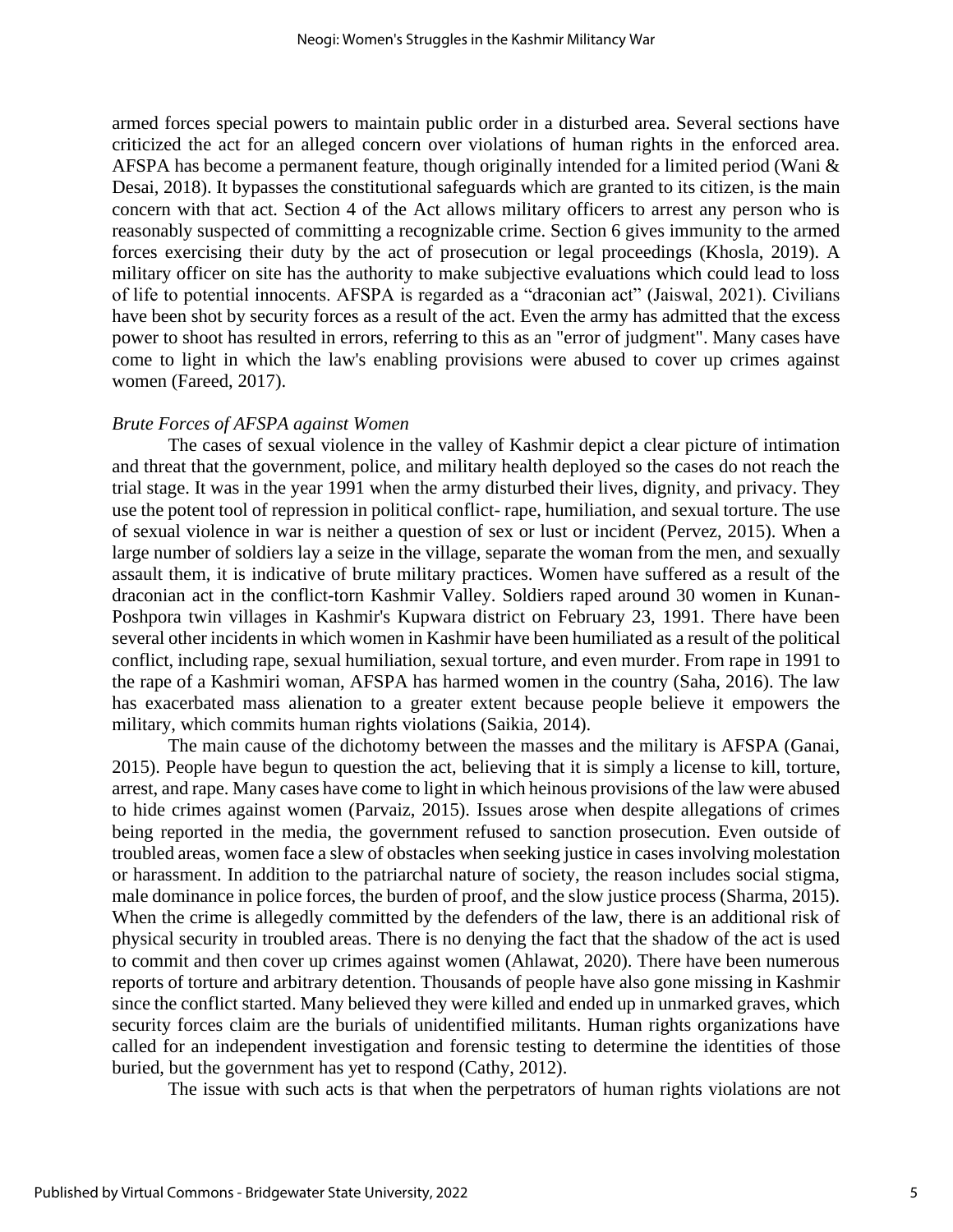held accountable by the state. The state fails to prosecute due to a lack of capacity or will, which is often for political reasons, such as state support for the abuse or to protect high-ranking officials. Furthermore, the act has been granted legal immunity, making it even more difficult or impossible to prosecute the perpetrators for human rights violations (Peerzada, 2012). India's constitution contains several such provisions aimed at shielding its military personnel and civilian officials from legal accountability. An act like AFSPA violates their right to redress and their reputation for gross violations of international human rights law (Adrianwalla, 2012).

## **Human Rights Violation in Kashmir**

India advances and establishes itself as a prominent state actor, but the fact remains that grave human rights violations are occurring in Kashmir. In Kashmir, the Indian army and its local agents have committed and sponsored/supported widespread human rights violations (Pal & Bukhari, 2019). Increasing evidence suggests that women experience conflict differently than men, which is supported by experts in the field. Almost every armed conflict has an impact on society, but not all of them in the same way. Mostly because women are particularly vulnerable, they suffer more than men in almost every armed conflict (Batul, 2020). Unfortunately, Kashmir has seen a lot of violence in recent years, and while it continues to affect all of Kashmir's people, women bear the scars of violence more deeply than men. One reason women are the "Prime Targets" in violent conflicts is that they are seen as markers of community identities, and by targeting women, the perpetrators target the community as a whole, its honor, symbols, and prestige (Mohiuddin, 1997). In Kashmir, the media and human rights organizations have exposed widespread molestation and rape of women by both security forces and militants. There have also been cases where family and/or community members "eliminated" women who had been abused during the armed conflict. For women, potential perpetrators of violence against them include not only the state and militants but also members of the community and family. Aside from rape and molestation, women have been subjected to forced prostitution, sexual slavery, and impregnation or termination of pregnancy without, of course, the protection of the rule of law. In almost all these cases, the state has remained a bystander, failing to provide any sense of protection to women (Shah, 2020).

Even when women are not direct victims of violence, they are affected by it. The destruction of many homes in Kashmir has resulted from violent conflicts, and for many women, the loss of the breadwinner in their families. Since the resurgence of violence in Kashmir, there has been an increase in the number of female-headed households. The number of female-headed households in Kashmir is increasing on a regular basis, owing to deaths in the conflict as well as desertion and abandonment by men (Farah, 2014).

In the year, 1992 Asia Watch and Physicians for Human Rights (PHR) came to Kashmir to document sexual violence and other abuses of human rights. They investigated the rape and other sexual violence committed by the Indian Military Forces and they condemned that these crimes are a violation of human rights and humanitarian law (Krishnan, 2017). Reports of rape have become more frequent, since the crackdown against the militant. Rape of women occurs mostly during search operations, crackdowns, and cordons. In most cases, the civilians are punished by beating or assaulting the resident or burning their homes (Pervez, 2014).

With granting the armed forces special power, the Right to Life and Right to property have been curtailed in the state of Jammu and Kashmir. Power without responsible brings massive destructions to human lives and this is exactly what Jammu and Kashmir are going through (Saxena, 2019). The second report of Asia Watch and PHR hopes to bring international focus on the use of rape as a tactic in the war in Kashmir and also on the policies of the government which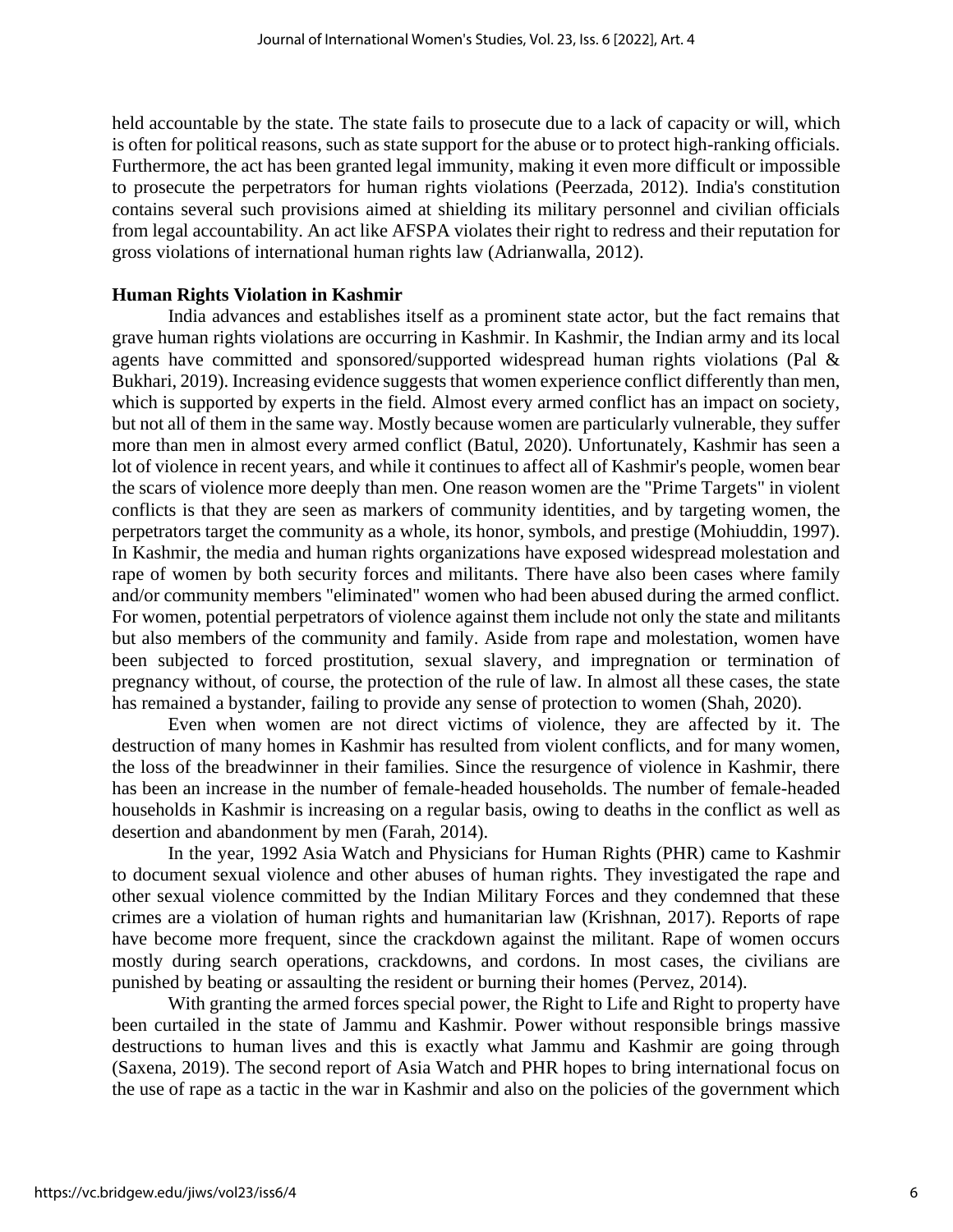allowed the security forces to believe that they can commit any crime without having to answer any of them. Though over the period, human rights groups and international press have reported violence of rape and other sexual violence by the Indian Military Forces and power of The Armed Forces (Special Power) Act (AFSPA) still prevail in the valley of Kashmir, violating the rights of human (Crossette, 1992).

## **Abrogation of Article 370 and its Effect on Women**

Article 370 of the Indian constitution granted special status to Jammu and Kashmir, which is administered by India as a state from 1954 to 2019, granting it the authority to have a separate constitution, a state flag, and autonomy over the state's internal administration. Article 370, Part XXI of the Indian constitution titled "Temporary, Transitional, and Special Provisions". Recently, the Indian government decided to remove article 370 from Kashmir on 5th August 2019 (Seikh, 2019). Abrogation of Article 370 removes the special status granted to the state of Kashmir. The Indian government stated that they decided to remove Article 370 from Kashmir because the article stifled state progress. After all, the investment rate was too slow to meet local demand. The article was removed without any consultation or prior notice to the Kashmiri people (Srivastava, 2019). This has led to huge instability and insecurity in the state. In 2018, the region experienced 134 communication disruptions to prevent protests against the Indian government. The current situation has exacerbated democracy and security by causing a communications blackout. Even with partial restorations, access remains restricted, with an estimated 12.5 million people still without power. This is a violation of the right to information at a crucial stage in Kashmir's history. Furthermore, government directives have rendered officers unarmed and powerless. Police officers are trusted by their communities to protect them, but now they are distrusted by the senior federal officials and the local population (Lalwani & Gayner, 2020). Also, with the sudden removal of the article, the women's community has been put in a vulnerable position (Rafiuzzaman, 2020).

## *Persisting Misogyny*

Kashmiri women are frequently objectified in public by politicians and the media. Leaders of the central government have stated that they want to emancipate Muslim women, but they have also made misogynist remarks about them. Following August 5th, there was an increase in sexualization and objectification of Kashmiri women (Reuters, 2019). As a preventative measure against gender-based violence, women avoid going outside in the wake of the ongoing conflict. Gender-based violence, which is common during such sieges, has been previously reported by Kashmiri women. Members of the Communist Party of India (CPIM) and activists reported that women and girls were extremely anxious about the presence of paramilitaries and the military in Kashmir. One of the arguments put forwarded by the Indian Government while scrapping Article 370 was that it would lead to gender equality and upliftment of women in the Muslim-majority region. But days later, a politician from the same ruling party made a sexist comment saying, 'Indian men can have Kashmiri bride now' (Bhat, 2019). Misogyny spread online as well, with similar posts on social media networks. According to a report, after the article was removed, the phrase "How to marry a Kashmiri woman" became increasingly popular on Google. The way Kashmiri women are exoticized and objectified daily in India, their bodies portrayed as vulnerable and used to inculcate fear and intimidation, has heightened the sense of being preyed upon (Mushtaq, 2019).

Another issue that has come to the forefront is that after Kashmiri's special constitutional status ended in august 2019, the government disbanded the Women's Commission Cell in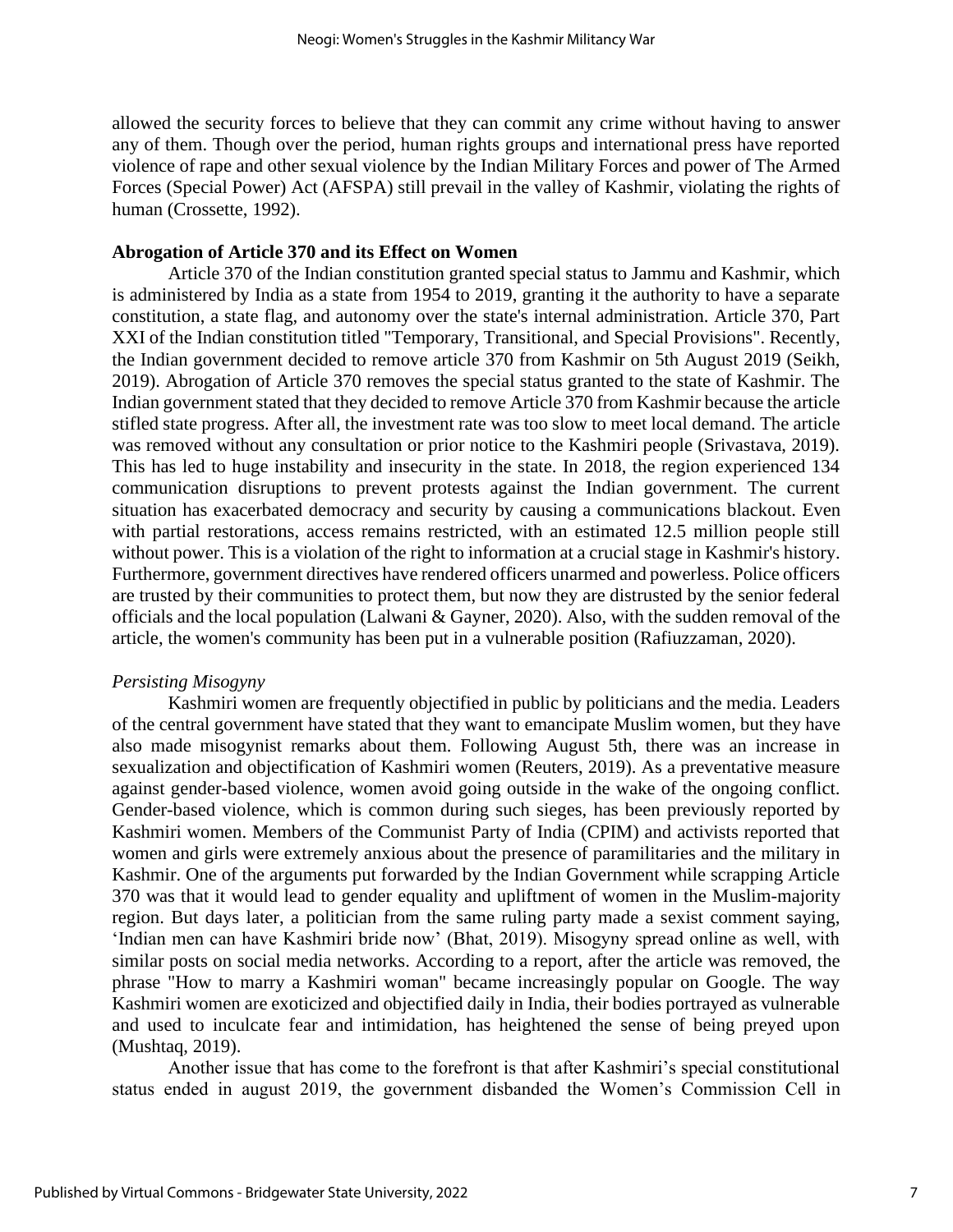Srinagar. Filing a complaint at the police station is a daunting task for many women. Given the scarcity of women's police stations in the former state, activists, and non-governmental organizations (NGOs) working on gender issues in Kashmir saw the Commission as a viable alternative for women to come forward and report abuse (Athavale, 2020). Under Article 370 of the Constitution, the government stripped Jammu and Kashmir (J&K) of their special status and divided the restive state into two union territories. The Women's Commission, along with six other commissions, including those dealing with human rights, right to information (RTI), and disabled rights, were disbanded overnight, and approximately 160 special laws that applied to the former state were repealed (Javed, 2021). By abolishing the Women's Commission, thousands of women's only hope of providing for themselves and their children were gone. Lakhs of women, whose cases were pending before the Commission, feel abandoned and neglected now. Women in Kashmir are now facing severe hardship as a result of the Women Commission Cell's absence. Even when J&K was a state, redress for victims of violence was difficult, but the Commission provided some hope. Now, with violence against women reportedly on the rise across the country as a result of the Covid-19 lockdown, few or no places can offer help or any form of assistance (Nababi, 2020).

# **Policy Recommendation**

- *1. Setting up the Women's Commission Cell in Kashmir*
	- A Women Right Commission for the protection of women's rights should be set up in the state of Jammu and Kashmir. It must function in a quasi-judicial manner and must be vested with the power of a civil court relating to evidence matters. The main purpose of reestablishing the Women's Right Commission is to create an independent body that would work as a watchdog or guardian for women as many women are still unaware of their rights under the usual mechanisms. The cell must review the existing legislation in the state affecting women; make recommendations to the government on improving the social conditions of women, taking up cases of violations of women's right, welfare or providing reliefs and aid to women and also take up research and funding litigation involving issues affecting a large number of women.
- *2. Include Female Police Personnel in Jammu and Kashmir Police Forces*
- One of the main reasons why women in Kashmir suffer in silence is because most of the cases are under-reported. And there have been instances where the victim has refused to approach the police because they are male, and the victims are uncomfortable in discussing their physical assault in front of a male police officer. Therefore, this is one of the many reasons that cases of violence against women are not registered. Under the Jammu and Kashmir Police Act, 1983, the Special Woman Police Taskforce can be set up to address the issue. The police force can be vested with the power to act immediately once the complaint is registered. Deploying Women's Police patrol vehicles along with a helpline number by the government will also help.
- *3. Ensure Legal Provision for widowed and Half-Widowed Women*

According to the Jammu and Kashmir Succession Act of 1956, when a male dies his property should be divided among his hires. However, none of these provisions recognize 'half-widows' as legal heirs of their husband's property. Thus, there is no remedy provided in the Jammu and Kashmir Succession Act, 1956 for the half-widows to claim their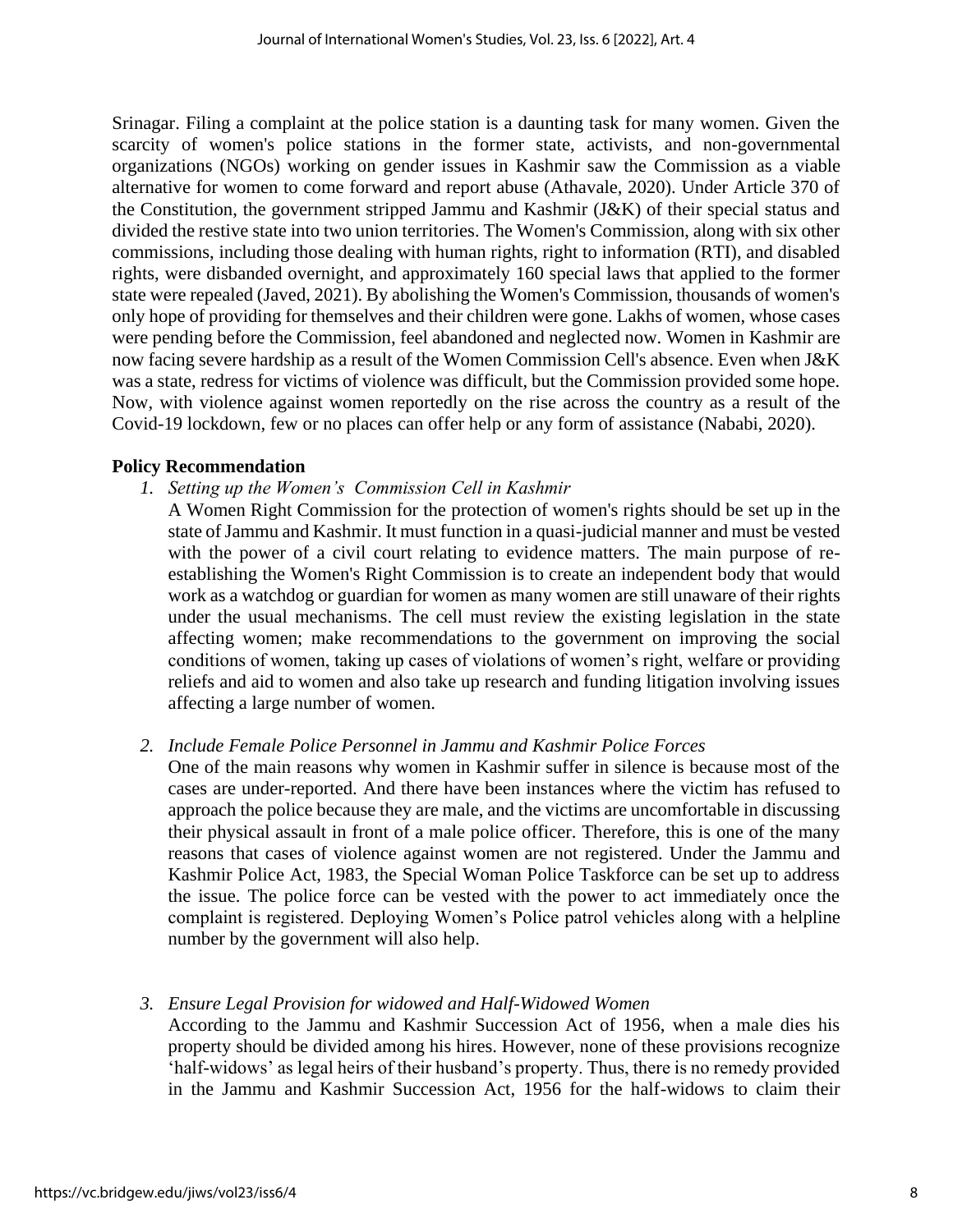husband's property. Half-widows are not a legally recognized term but is coined by the general society to refer to a married woman in Kashmir whose husband's whereabouts are unknown. Therefore, the government must recognize 'Half-Widows' and legally help them to acquire their share in the husbands' assets. Also, the law must provide security to the 'half-widow' and her children from the atrocities of her in-laws after the death or disappearance of her husband.

## *4. Hold Accountability of the Armed Forces*

If the army knew they would be charged, have to go to court, and be prosecuted, they would think ten times before shooting an innocent person. Section 6 of the AFSPA, which grants security personnel virtual immunity from prosecution for alleged human rights violations, has been widely criticized as an excuse for army excess power. For example, security forces can shoot to kill, detain suspects without trial, and make arrests without a warrant. There is no such thing as a perfect law, and there is always room for improvement. The AFSPA act itself can be improve by increase in their transparency and accountability. One of the most significant amendments could be to remove terms from the act such as "even to cause death," which are frequently misconstrued and used as a source of propaganda. Second, actions taken by the army to punish the guilty must be made available to victims to help bring cases to a respectful conclusion. AFSPA should be made accountable to the people and must be punished if proven guilty

## **Conclusion**

The women of Kashmir have fought a long battle against the military forces. They have been tormented emotionally and physically. They have been immensely affected. Many agencies including the international agencies have documented sexual exploitation, torture and rape against the innocent daughters, mothers, sisters and wives. There are also allegations of constant eveteasing by the military forces. There are only few cases that have come under the media attention but there are hundreds of cases which are still unheard because the society reacts violently towards the victims and also the victims are slut shame. The various military forces using AFSPA as a shield have committed numerous brutal crimes, but it is difficult to convict them as the civil courts are not allowed to intervene in such cases and led to mount the anger towards the military.

The condition of women in the valley of Kashmir can only be improved when the law and regulations are directed towards the betterment, safety, and security of women. The women of Kashmir have fought hard against all the odds. But Resilience and empowerment are interrelated. Empowerment enhances resilience and empowerment needs internal and external support both. Women of the Valley are resilient but more because of inherent hardship being faced by them rather than measures taken by the system for their empowerment. The condition of the Kashmiri Women can improve with educational, health and economic empowerment, legal and psychosocial counselling aligned with campaigns against stereotype patriarchal mentality can change the future of the valley.

## **References**

Adrianwalla, X. (2012). AFSPA: National necessity or human rights violation? *Gateway House*. <https://www.gatewayhouse.in/afspa-national-necessity-or-human-rights-violation/> Ahlawat, A. (2020). Crime against women in the shadow of AFSPA. *EastMojo*.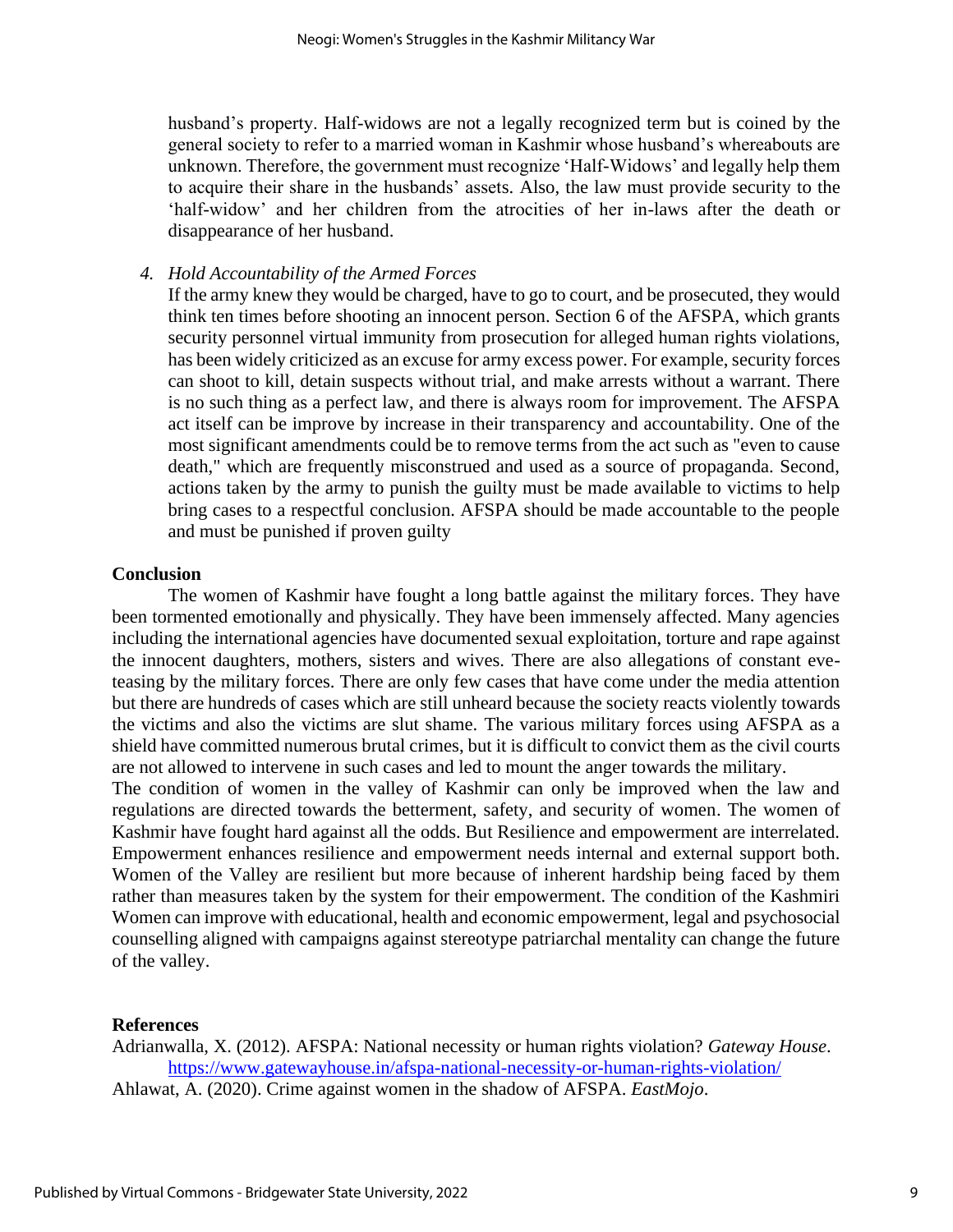[http://www.eastmojo.com/news/2020/10/17/crime-against-women-in-the-shadow-of](http://www.eastmojo.com/news/2020/10/17/crime-against-women-in-the-shadow-of-afspa/)[afspa/](http://www.eastmojo.com/news/2020/10/17/crime-against-women-in-the-shadow-of-afspa/)

- Ali, N. (2021). Women in Kashmir: Caught Between Patriarchy and Conflict. *Kashmir Reader*. [https://kashmirreader.com/2021/01/16/women-in-kashmir-caught-between-patriarchy](https://kashmirreader.com/2021/01/16/women-in-kashmir-caught-between-patriarchy-and-conflict/)[and-conflict/](https://kashmirreader.com/2021/01/16/women-in-kashmir-caught-between-patriarchy-and-conflict/)
- Amnesty International. (2005). *India: Briefing on The Armed Forces (Special Powers) Act, 1958* (ASA 20/025/2005; p. 34).
- Anjum, A. (2011). The militant in her: Women and resistance. *Al Jazeera*. <https://www.aljazeera.com/news/2011/8/2/the-militant-in-her-women-and-resistance>
- Ashraf, A. (2016). "Do you need 700,000 soldiers to fight 150 militants?": Kashmiri rights activist Khurram Parvez. *Scroll.In*. https://doi.org/10/do-you-need-700000-soldiers-tofight-150-militants-kashmiri-rights-activist-khurram-parvez
- Athavale, S. (2020). How Omission of Commission Left Kashmiri Women in Lurch. *Kashmir Observer*. [https://kashmirobserver.net/2020/08/20/how-omission-of-commission-left](https://kashmirobserver.net/2020/08/20/how-omission-of-commission-left-kashmiri-women-in-lurch/)[kashmiri-women-in-lurch/](https://kashmirobserver.net/2020/08/20/how-omission-of-commission-left-kashmiri-women-in-lurch/)
- Bashir, A. (2011). Kashmir's half-widows shoulder the burden of a double tragedy. *The Guardian*.<https://www.theguardian.com/global-development/2010/oct/11/1>
- Batool, E. (2017). Women's Resistance in Kashmir. *AWID*. [https://www.awid.org/news-and](https://www.awid.org/news-and-analysis/womens-resistance-kashmir)[analysis/womens-resistance-kashmir](https://www.awid.org/news-and-analysis/womens-resistance-kashmir)
- Batul, Z. (2020). Indian Apathy and Systemic Violence against Women in Kashmir [The London School of Economics and Political Science]. *Engenderings*. [https://blogs.lse.ac.uk/gender/2020/09/14/indian-apathy-and-systemic-violence-against](https://blogs.lse.ac.uk/gender/2020/09/14/indian-apathy-and-systemic-violence-against-women-in-kashmir/)[women-in-kashmir/](https://blogs.lse.ac.uk/gender/2020/09/14/indian-apathy-and-systemic-violence-against-women-in-kashmir/)
- Beal, V. (2020). *Definition of Bolean Search*. [https://www.webopedia.com/TERM/B/Boolean\\_search.html](https://www.webopedia.com/TERM/B/Boolean_search.html)
- Bhartiya Stree Shakti. (2017). *Tackling Violence Against Women: A Study of State Intervention Measures* (p. 357).
- Bhat, A. (2019). 'Kashmir women are the biggest victims of this inhumane siege.' *Al Jazeera*. [https://www.aljazeera.com/features/2019/8/21/kashmir-women-are-the-biggest-victims](https://www.aljazeera.com/features/2019/8/21/kashmir-women-are-the-biggest-victims-of-this-inhumane-siege)[of-this-inhumane-siege](https://www.aljazeera.com/features/2019/8/21/kashmir-women-are-the-biggest-victims-of-this-inhumane-siege)
- Bhattacharya, D. (2015). The never-ending tragedy of Kashmir's half-widows. *Scroll.In*. [https://scroll.in/roving/762867/photos-the-never-ending-tragedy-of-kashmirs-half](https://scroll.in/roving/762867/photos-the-never-ending-tragedy-of-kashmirs-half-widows)[widows](https://scroll.in/roving/762867/photos-the-never-ending-tragedy-of-kashmirs-half-widows)
- Biswas, D. (2020). Women bear the brunt of violence. *The New Indian Express*. [https://www.newindianexpress.com/magazine/voices/2020/mar/08/women-bear-the](https://www.newindianexpress.com/magazine/voices/2020/mar/08/women-bear-the-brunt-of-violence-2112832.html)[brunt-of-violence-2112832.html](https://www.newindianexpress.com/magazine/voices/2020/mar/08/women-bear-the-brunt-of-violence-2112832.html)
- Cathy, S.-C. (2012). The mass graves of Kashmir. *The Guardian*. <https://www.theguardian.com/world/2012/jul/09/mass-graves-of-kashmir>
- Crew, T. (2016). The forgotten half-widows of Kashmir's armed conflict. *The Conversation*. <http://theconversation.com/the-forgotten-half-widows-of-kashmirs-armed-conflict-62708>
- Crossette, B. (1992, November 8). 2 Reports Find Wide Abuses by India in Kashmir. *The New York Times*. [https://www.nytimes.com/1992/11/08/world/2-reports-find-wide-abuses-by](https://www.nytimes.com/1992/11/08/world/2-reports-find-wide-abuses-by-india-in-kashmir.html)[india-in-kashmir.html](https://www.nytimes.com/1992/11/08/world/2-reports-find-wide-abuses-by-india-in-kashmir.html)
- Dar, B. A. (2016). The Half Mother as a Chronicle of Pain and Trauma of the Kashmiri Women. *The Criterion: An International Journal In English*, *7*(6), 6.
- Farah, Q. (2014). Women and Armed Conflict: Widows in Kashmir. *International Journal of*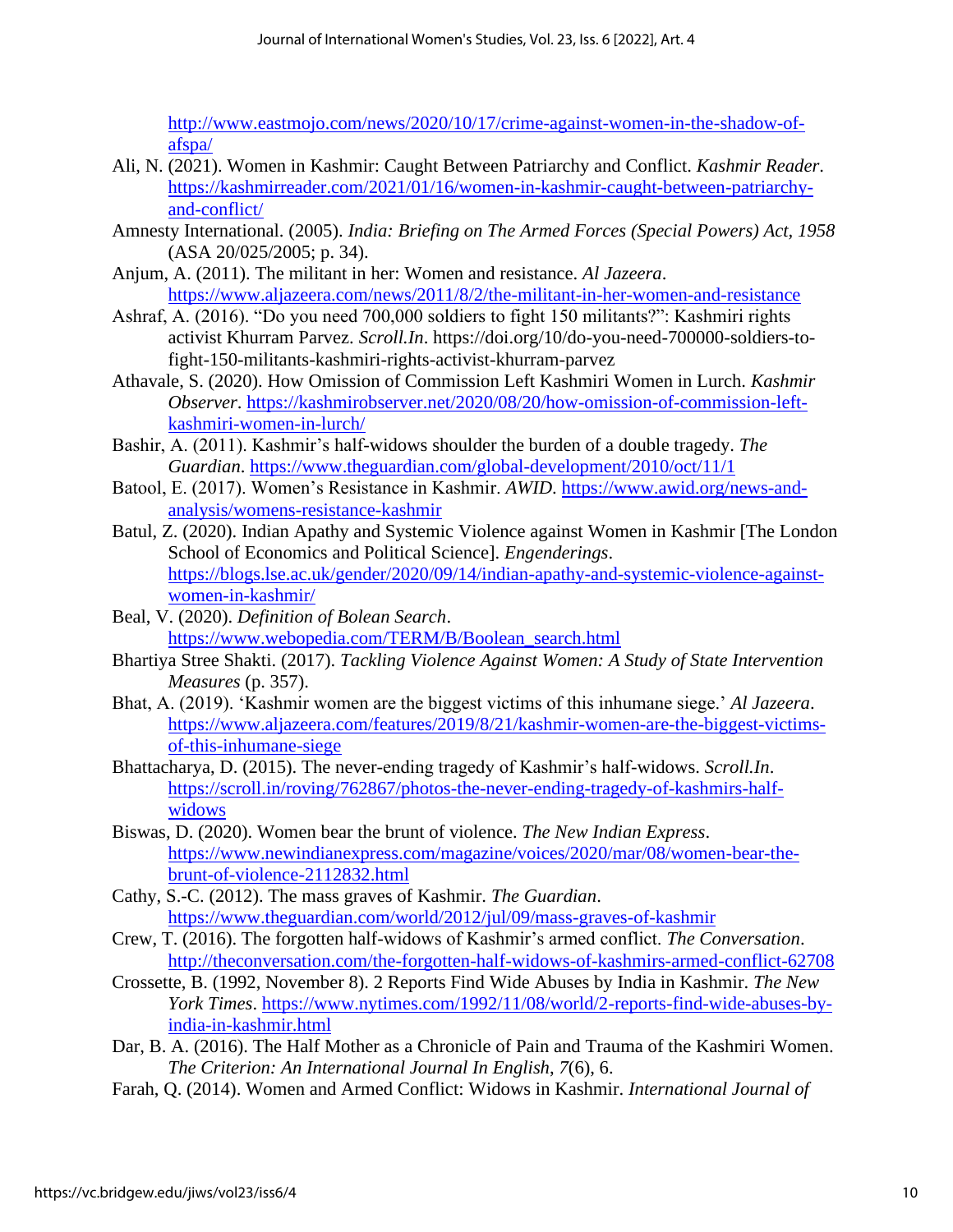*Sociology and Anthropology*, *6*(5), 161–168.<https://doi.org/10.5897/IJSA2013.0512>

- Fareed, R. (2017). The forgotten massacre that ignited the Kashmir dispute. *Al Jazeera*. [https://www.aljazeera.com/news/2017/11/6/the-forgotten-massacre-that-ignited-the](https://www.aljazeera.com/news/2017/11/6/the-forgotten-massacre-that-ignited-the-kashmir-dispute)[kashmir-dispute](https://www.aljazeera.com/news/2017/11/6/the-forgotten-massacre-that-ignited-the-kashmir-dispute)
- Ganai, N. (2015). 25 years on, AFSPA remains a dirty word in Jammu and Kashmir. *India Today*. [https://www.indiatoday.in/india/story/afspa-disagreement-jammu-and-kashmir](https://www.indiatoday.in/india/story/afspa-disagreement-jammu-and-kashmir-armed-militancy-cmp-bjp-pdp-281441-2015-07-09)[armed-militancy-cmp-bjp-pdp-281441-2015-07-09](https://www.indiatoday.in/india/story/afspa-disagreement-jammu-and-kashmir-armed-militancy-cmp-bjp-pdp-281441-2015-07-09)
- Ganguly, Š. (1996). Explaining the Kashmir Insurgency: Political Mobilization and Institutional Decay. *International Security*, *21*(2), 76–107.<https://doi.org/10.2307/2539071>
- Haidar, S. (2019). Kashmir Conflict: A gender perspective. *Greater Kashmir*. <https://www.greaterkashmir.com/todays-paper/kashmir-conflict-a-gender-perspective>
- Hamid, W., Jahangir, M. S., & Khan, T. A. (2021). Half-widows: Silent victims of the Kashmir conflict. *Race & Class*, *62*(4), 88–105.<https://doi.org/10.1177/0306396821989199>
- Housen, T., Lenglet, A., Shah, S., Sha, H., Ara, S., Pintaldi, G., & Richardson, A. (2019). Trauma in the Kashmir Valley and the mediating effect of stressors of daily life on symptoms of posttraumatic stress disorder, depression and anxiety. *Conflict and Health*, *13*(1), 58.<https://doi.org/10.1186/s13031-019-0245-6>
- Jaiswal, A. (2021). The Draconian AFSPA, 1958. *International Journal of Law Management & Humanities*, *4*(2), 2478–2493.<http://doi.one/10.1732/IJLMH.26543>
- Javed, S. (2021). Amid rise in DV cases, absence of Women Commission leaves victims in lurch—Northlines. *Northlines*. [https://www.thenorthlines.com/amid-rise-in-dv-cases](https://www.thenorthlines.com/amid-rise-in-dv-cases-absence-of-women-commission-leaves-victims-in-lurch/)[absence-of-women-commission-leaves-victims-in-lurch/](https://www.thenorthlines.com/amid-rise-in-dv-cases-absence-of-women-commission-leaves-victims-in-lurch/)
- Kachroo, S., & Renzu, D. (2018). The Half Widows in Kashmir. *The WVoice*. <https://medium.com/the-wvoice/the-half-widows-in-kashmir-fef80c6b88e9>
- Khosla, M. (2019). The real problem with AFSPA is how a normal law can bypass constitutional safeguards. *ThePrint*. [https://theprint.in/opinion/the-real-problem-with-afspa-is-how-a](https://theprint.in/opinion/the-real-problem-with-afspa-is-how-a-normal-law-can-bypass-constitutional-safeguards/221299/)[normal-law-can-bypass-constitutional-safeguards/221299/](https://theprint.in/opinion/the-real-problem-with-afspa-is-how-a-normal-law-can-bypass-constitutional-safeguards/221299/)
- Krishnan, K. (2017). When it Comes to Rape By Men in Uniform, the Media Forgets the Victim is Also Part of the "Nation." *The Wire*. [https://thewire.in/culture/rape-security-forces](https://thewire.in/culture/rape-security-forces-afspa)[afspa](https://thewire.in/culture/rape-security-forces-afspa)
- Krushnanjana, K. (2018). WOMEN IN ARMED CONFLICTS IN CONNECTION WITH THE ARMED FORCES SPECIAL POWERS ACT (AFSPA) ». *Law Audience Journal*, *1*(2). [https://www.lawaudience.com/women-in-armed-conflicts-in-connection-with-the-armed](https://www.lawaudience.com/women-in-armed-conflicts-in-connection-with-the-armed-forces-special-powers-act-afspa/)[forces-special-powers-act-afspa/](https://www.lawaudience.com/women-in-armed-conflicts-in-connection-with-the-armed-forces-special-powers-act-afspa/)
- Lalwani, S. P., & Gayner, G. (2020). *India's Kashmir Conundrum: Before and After the Abrogation of Article 370*. [https://www.usip.org/publications/2020/08/indias-kashmir](https://www.usip.org/publications/2020/08/indias-kashmir-conundrum-and-after-abrogation-article-370)[conundrum-and-after-abrogation-article-370](https://www.usip.org/publications/2020/08/indias-kashmir-conundrum-and-after-abrogation-article-370)
- Leandro, F. (2013). *Gender Violence in Armed Conflicts*.
- Mohiuddin, L. (1997). Human Rights Violations: A Case Study of Kashmir. *Pakistan Horizon*, *50*(2), 75–97.
- Mushtaq, S. (2007). Kashmir's "half widows" wait for lost husbands. *Reuters*. <https://www.reuters.com/article/us-kashmir-widows-idUSSP31368120071024>
- Mushtaq, S. (2019). Militarisation, misogyny and gendered violence in Kashmir. *Engenderings*. <https://blogs.lse.ac.uk/gender/2019/09/09/militarisation-kashmir/>
- Nababi, S. (2020). *J&K Shuts Women's Commission, Violence Against Women Rises—Article 14*. [https://www.article-14.com/post/j-k-shuts-women-s-commission-violence-against-](https://www.article-14.com/post/j-k-shuts-women-s-commission-violence-against-women-rises)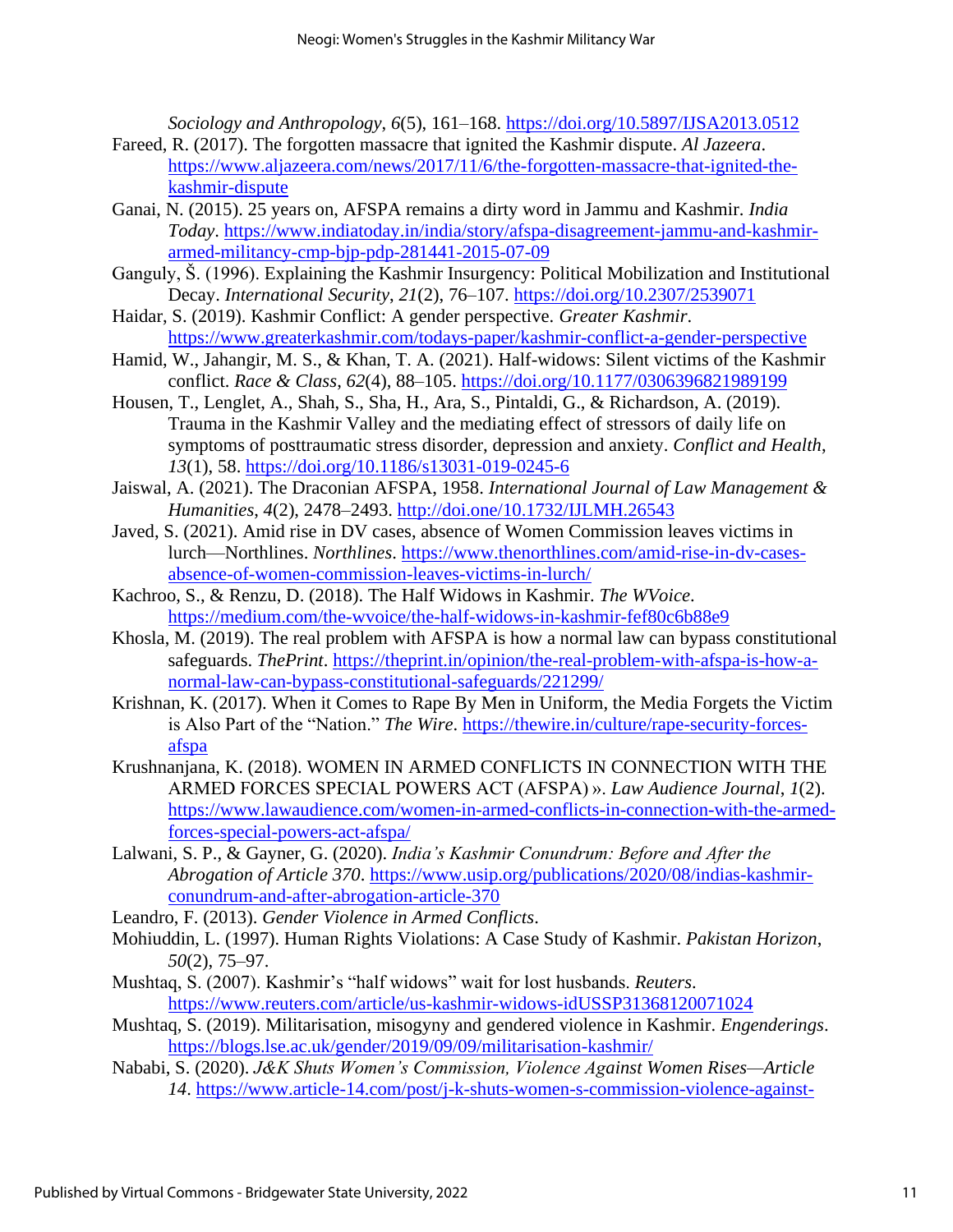[women-rises](https://www.article-14.com/post/j-k-shuts-women-s-commission-violence-against-women-rises)

- Noor, R. (2020). Kashmir's Hopeful Mothers Have a Silent Enemy in the State's Violence. *The Wire*. [https://thewire.in/health/kashmirs-hopeful-mothers-have-a-silent-enemy-in-the](https://thewire.in/health/kashmirs-hopeful-mothers-have-a-silent-enemy-in-the-states-violence)[states-violence](https://thewire.in/health/kashmirs-hopeful-mothers-have-a-silent-enemy-in-the-states-violence)
- Pal, A., & Bukhari, F. (2019). Human rights and the law in Indian-controlled Kashmir. *Reuters*. <https://www.reuters.com/article/us-india-kashmir-encounter-law-idUSKCN1S60XU>
- Pandith, M. Y., & Chitra, C. (2019). The Curfewed Nights by Basharat Peer and The Half Mother by Shahnaz Bashir depict The Women as a part of Resistance Movement of Kashmir. *Journal Of Humanities And Social Science*, *24*(1), 4.
- Parvaiz, A. (2015). Kashmiri Women Suffering a Surge in Gender-Based Violence—India. *ReliefWeb*. [https://reliefweb.int/report/india/kashmiri-women-suffering-surge-gender](https://reliefweb.int/report/india/kashmiri-women-suffering-surge-gender-based-violence)[based-violence](https://reliefweb.int/report/india/kashmiri-women-suffering-surge-gender-based-violence)
- Peer, N. (2017). Strangling Bulbul: The harrowing experience of Kashmir's half-widows. *Fault Lines*. [https://faultliness.com/2021/01/17/strangling-bulbul-the-harrowing-experience-of](https://faultliness.com/2021/01/17/strangling-bulbul-the-harrowing-experience-of-kashmirs-half-widows/)[kashmirs-half-widows/](https://faultliness.com/2021/01/17/strangling-bulbul-the-harrowing-experience-of-kashmirs-half-widows/)
- Peerzada, B. (2012). 'No sanction for prosecution under AFSPA.' *The Indian Express*. [https://indianexpress.com/article/india/latest-news/no-sanction-for-prosecution-under](https://indianexpress.com/article/india/latest-news/no-sanction-for-prosecution-under-afspa/)[afspa/](https://indianexpress.com/article/india/latest-news/no-sanction-for-prosecution-under-afspa/)
- Pervez, A. (2014). Sexual Violence and Culture of Impunity in Kashmir: Need for a Paradigm Shift? *Economic and Political Weekly*, *49*(10), 10–13.
- Pervez, A. (2015). Politics of rape in Kashmir. *The Hindu*. [https://www.thehindu.com/opinion/lead/lead-article-politics-of-rape-in](https://www.thehindu.com/opinion/lead/lead-article-politics-of-rape-in-kashmir/article6909603.ece)[kashmir/article6909603.ece](https://www.thehindu.com/opinion/lead/lead-article-politics-of-rape-in-kashmir/article6909603.ece)
- Qutab, S. (2012). Women Victims of Armed Conflict: Half-widows in Jammu and Kashmir. *Sociological Bulletin*, *61*(2), 255–278.
- Rafiuzzaman, S. (2020). *Kashmir: Ethnic Dissolution and Detention*. Global Policy Reciew.
- Ray, D. A. (2009). The Kashmiri Woman: Identity and Politics. *The Kashmiri Woman: Identity and Politics*. SHUR Conference on Human Rights and Civil Society, Italy. [https://www.yumpu.com/en/document/read/12199585/the-kashmiri-woman-identity-and](https://www.yumpu.com/en/document/read/12199585/the-kashmiri-woman-identity-and-politics-shur-luiss)[politics-shur-luiss](https://www.yumpu.com/en/document/read/12199585/the-kashmiri-woman-identity-and-politics-shur-luiss)
- Reuters. (2019). Surge in misogyny on social media as Indian men "look" for Kashmiri women for marriage; women's right activist decry objectification-India News , Firstpost. *Firstpost*. [https://www.firstpost.com/india/surge-in-misogyny-on-social-media-as-indian](about:blank)[men-look-for-kashmiri-women-for-marriage-womens-right-activist-decry-objectification-](about:blank)[7135231.html](about:blank)
- Romshoo, S. A., Rashid, I., Altaf, S., & Dar, G. H. (2020). Jammu and Kashmir State: An Overview. In G. H. Dar & A. A. Khuroo (Eds.), *Biodiversity of the Himalaya: Jammu and Kashmir State* (pp. 129–166). Springer. [https://doi.org/10.1007/978-981-32-9174-](https://doi.org/10.1007/978-981-32-9174-4_6) [4\\_6](https://doi.org/10.1007/978-981-32-9174-4_6)
- Saha, A. (2016). Kunan Poshpora: A forgotten mass-rape case of 2 Kashmir villages. *Hindustan Times*. [https://www.hindustantimes.com/india/kunan-poshpora-a-forgotten-mass-rape](https://www.hindustantimes.com/india/kunan-poshpora-a-forgotten-mass-rape-case-of-2-kashmir-villages/story-1rmD1TqawPnMMB11LQzgyJ.html)[case-of-2-kashmir-villages/story-1rmD1TqawPnMMB11LQzgyJ.html](https://www.hindustantimes.com/india/kunan-poshpora-a-forgotten-mass-rape-case-of-2-kashmir-villages/story-1rmD1TqawPnMMB11LQzgyJ.html)
- Saikia, Dr. S. (2014). 9/11 of India: A Critical Review on Armed Forces Special Power Act (Afspa), and Human Right Violation in North East India. *Journal of Social Welfare and Human Rights*, *2*(1), 265–279.
- Saxena, S. (2019, May 27). Armed Forces Special Powers Act, 1958: Necessity or Misuse of